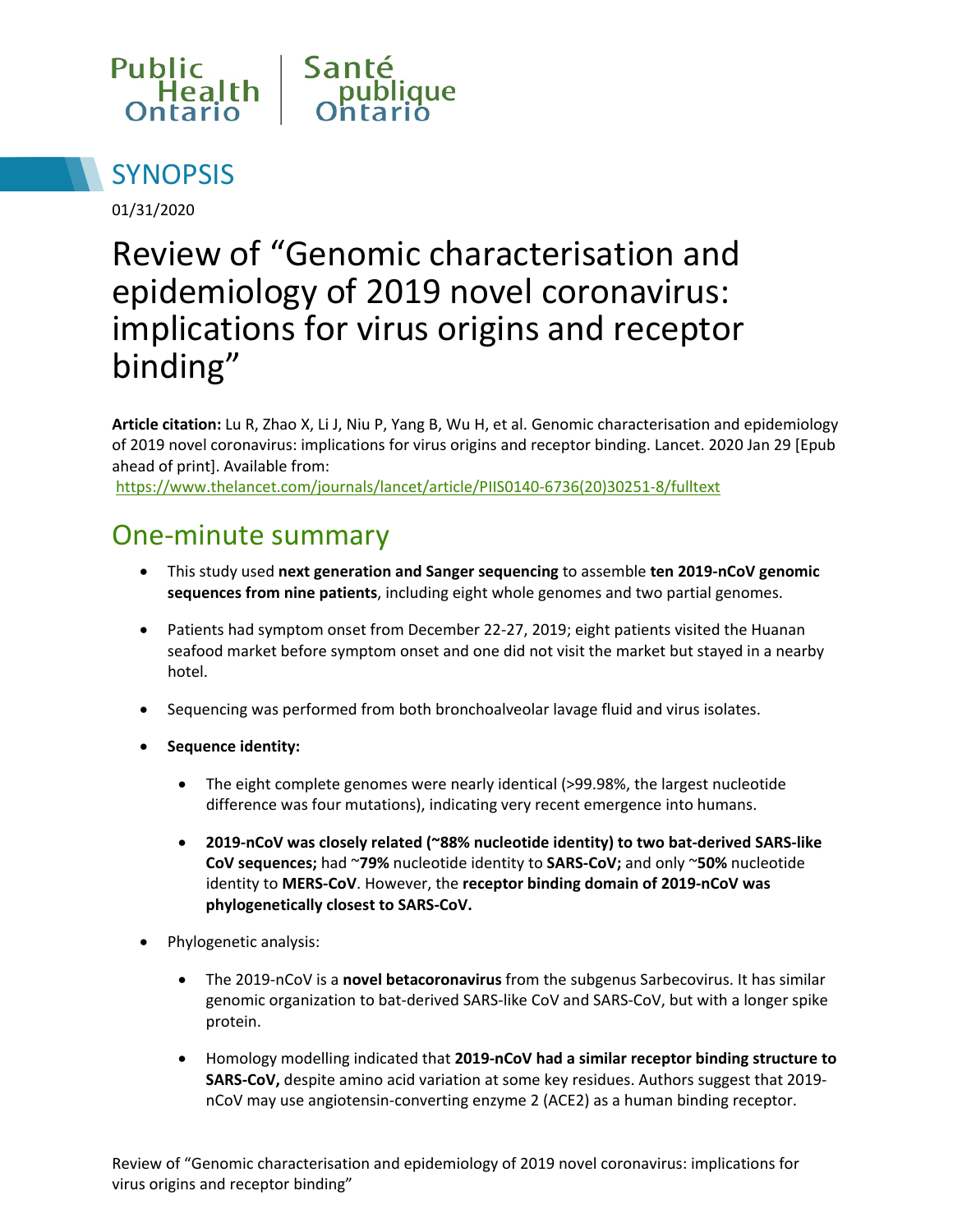## Additional information

- Phylogenetic analysis suggests that bats may be the original host, with an animal sold at the seafood market in Wuhan serving as an intermediary host. The authors note that most bats in Wuhan would be in hibernation in late December and that bats were not sold or found at the Huanan seafood market. Intermediate animal host are also associated with SARS-CoV (masked palm civet) and MERS-CoV (dromedary camels).
- The average evolutionary rate for coronaviruses is  $10^{-4}$  nucleotide substitutions per site per year, and therefore constant surveillance for mutations is warranted.
- Since eight of the nine patients visited the seafood market in Wuhan and their 2019-nCoV isolates were nearly identical, the authors suggests that their viral isolates originated from one source and was detected relatively rapidly. The source of infection for the patient who stayed near the market (and also had an almost identical genome) is unknown.